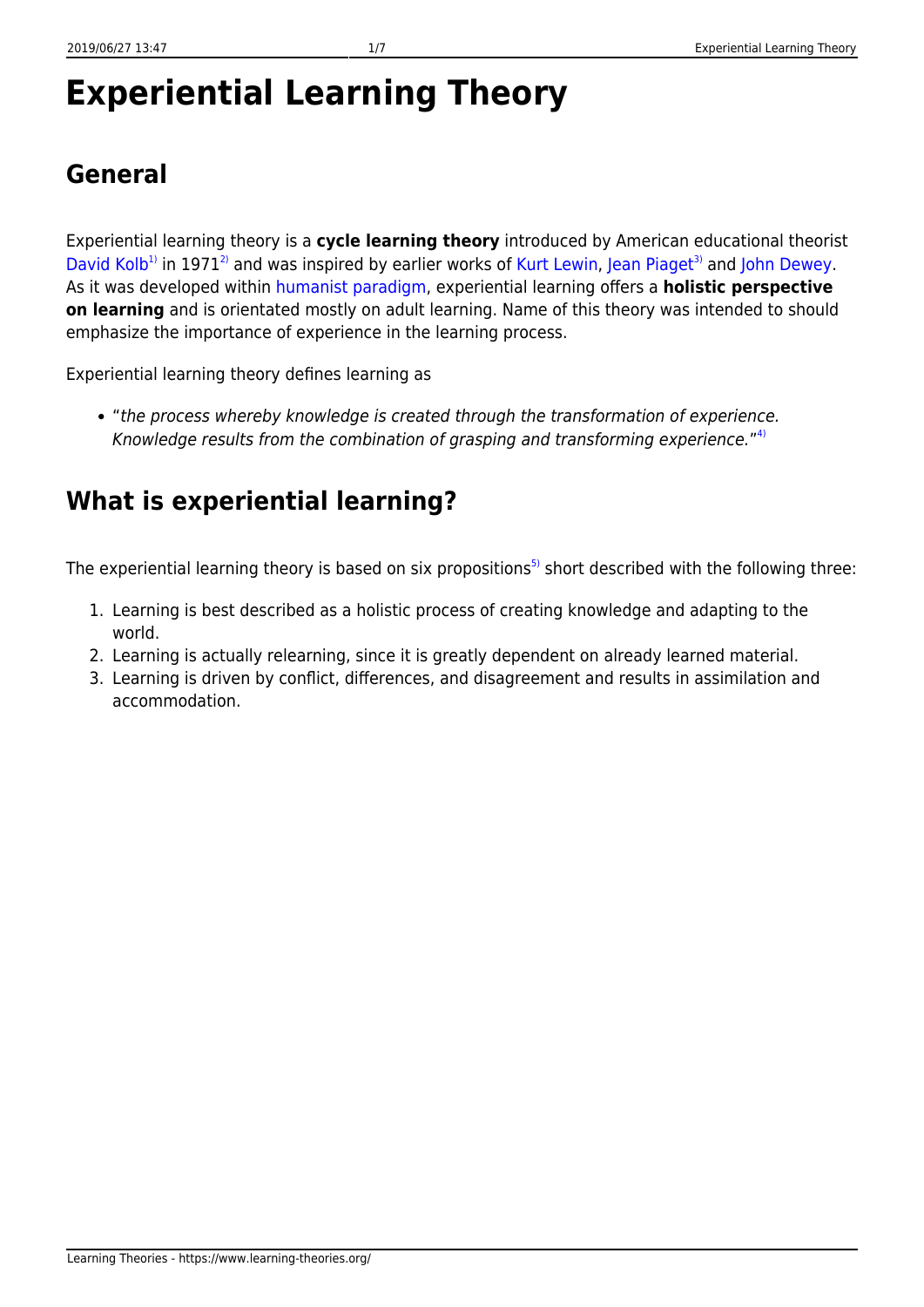

 $Kolb<sup>6</sup>$  suggests two opposite modes of acquiring experience:

- **concrete experience** or CE (feeling through practical experiencing),
- **abstract conceptualization** or AC (concluding and thinking about the experience),

and two opposite modes of transforming that experience into knowledge:

- **reflective observation** or RO (actively observing experience and its outcomes),
- **active experimentation** or AE (planing on how to test something and finally doing).

All of these components together form a circle of learning in which they follow one after another: CE→RO→AC→AE→CE→… The very process of **learning can begin in any of them**. Still, every learner develops strengths in some of mentioned modes more than in others and learn better under those conditions, which results in four different **learning styles** identified also by Kolb<sup>[7\)8\)](#page--1-0)</sup>:

- **Assimilator** Strong in AC and RO components. Prefers **abstract conceptualizations** and theoretical models, requires time to think through. Values **logical validity** more than practical applications.
- **Converger** Strong in AC and AE components. Prefers **practical applications** of concepts and theories he learns and like experimenting. They are often good problem solvers and like dealing with technical issues.
- **Accommodator** Strong in CE and AE components. Prefers **practical experiences** and acting more according to the feeling than based on logical analysis or theoretical aspects.
- **Diverger** Strong in CE and RO modes. Prefers **learning through observing** and **collecting**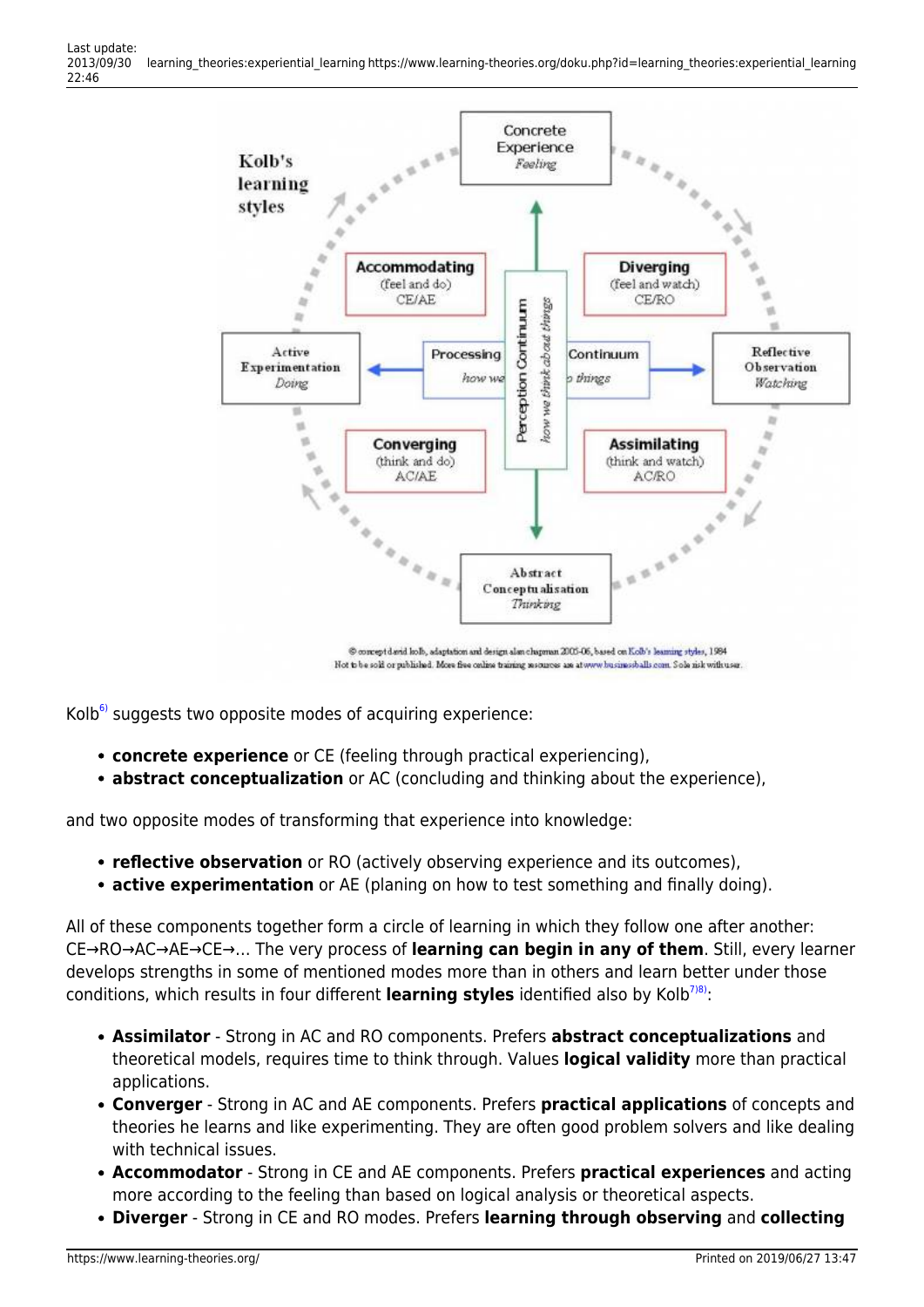**EXPERIMENTATION** 

**information**, good at viewing concrete situations from different points of view. This kind of people are often imaginative and emotional, and often specialize in arts.<sup>[9\)](#page--1-0)</sup>



**ABSTRACT CONCEPTUALIZATION** 

Kolb's model was later refined by himself and other researchers<sup>[10\)11\)12\)](#page--1-0)</sup> through improvement of the learning styles grid resolution from  $2 \times 2$  to  $3 \times 3$  by introducing five additional learning styles<sup>[13\)](#page--1-0)</sup>:

- **Northerner** Strong in CE and balanced in AE and RO modes. Has a capacity for deep involvement and learns through experimenting, but has problems with conceptualizations.
- **Westerner** Strong in AE and balanced in CE and AC modes. Has great action skills and possibilities for thinking and conceptualizing, but problems with analyzing past experience.
- **Easterner** Strong in RO and balanced in CE and AC modes. Has great observation and reflection skills as well as learning from concrete experience, but problems with putting his plans into action.
- **Southerner** Strong in AC and balanced in AE and RO modes. Has great conceptualization skills, but little use of practical experiences.
- **Balancing** Evenly balancing both modes of acquiring experience and both modes of transforming that experience into knowledge.

In order to identify preferred learning style in Kolb's model, "**[learning style inventory](http://www.haygroup.com/au/services/index.aspx?ID=14323)**" method has been developed. This **method for determining an individual's optimal learning style**, strengths and weaknesses consists of a survey which explores one's perceiving (how one prefers to acquire information) and processing (how one makes sense of new things). Various variants of this method can be found in simplified free on-line tests and newer methods like the adaptive style inventory or the learning skills profile have also been introduced<sup>[14\)](#page--1-0)</sup>.

Kolb's theory has also influenced other authors to create similar models for determining of preferred learning style. The critique that Kolb's learning styles inventory was difficult to apply to people who never really paid attention to how they learn more efficiently encouraged [Peter Honey](http://peterhoney.org/) and [Alan](http://www.spoke.com/info/p6KOsS0/AlanMumford) [Mumford](http://www.spoke.com/info/p6KOsS0/AlanMumford) to create their Learning Styles Questionnaire<sup>[15\)](#page--1-0)</sup>. It was based on Kolb's theory, but instead of asking people how they learn it was probing for most common learning behaviors. Other similar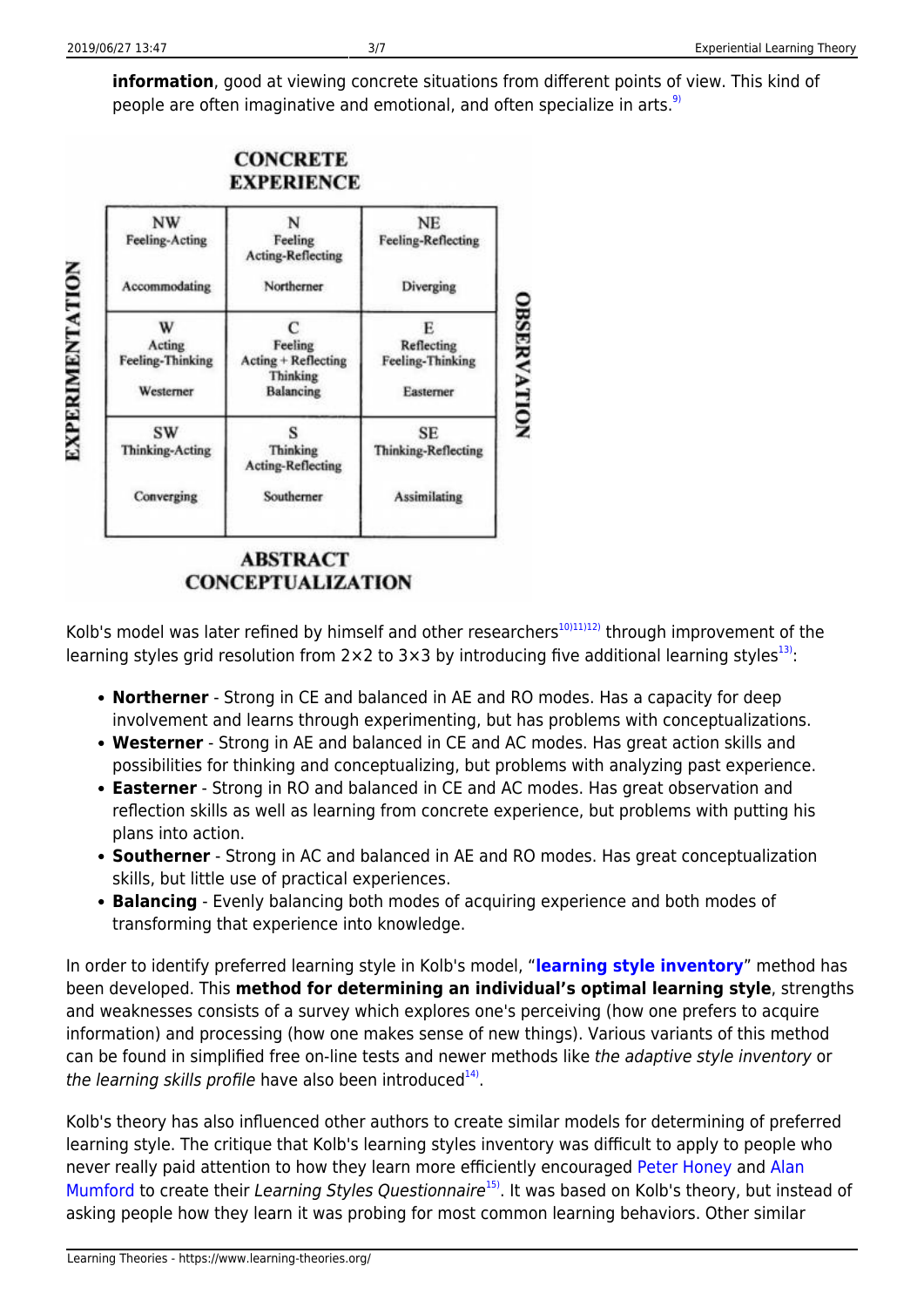models include: [Anthony Gregorc](http://web.cortland.edu/andersmd/learning/Gregorc.htm)'s Mind Styles Model<sup>16</sup>, [Neil Fleming](http://www.vark-learn.com/english/page.asp?p=biography)'s VARK Model<sup>[17\)](#page--1-0)</sup> and other.

# **What is the practical meaning of experiential learning?**

Experiential learning is a model **suggested for adult learners**. General implications of this model are that teaching/learning process should consist of all four stages of Kolb's model, but it also suggests **individual changes** should be applied, depending on learners learning style.

- Assimilators prefer **watching**, **thinking** and **good explanations of theories and ideas** to practical experiences. This kind of learners usually enjoy lectures and readings as well as having enough time to think about new ideas.
- Convergers prefer **doing** and **thinking**, **finding practical solutions** to problems. This kind of learners usually like new ideas and their practical applications.
- Accomodators prefer **practical experiences** and **intuitive approach** instead of reading instructions. This kind of learners also usually prefer **teamwork**.
- Divergers prefer **watching**, **collecting information**, **working in groups** and brainstorm instead of having practical experience.

Kolb's theory was applied in a number of studies on topics that include (online) education, computer and information science, psychology, management, medicine, nursing, accounting and law.<sup>[18\)19\)20\)](#page--1-0)</sup>

## **Criticisms**

Some of the criticisms referring to Kolb's theory suggest:

- his learning cycle is **oversimplified** and ignores non-experiential ways of learning<sup>[21\)](#page--1-0)</sup>,
- his learning cycle pays insufficient attention to **goals**, **purposes**, **intentions**, choice and decision-making, which are also a part of learning $^{22}$
- the results of learning style inventory are based solely on the way learners rate themselves which results in **questionable results**<sup>[23\)](#page--1-0)</sup>

Results of experimental validation vary: a meta-study of 81 studies implementing experiential learning resulted in 61.7% of the studies supporting it, 16.1% showing mixed support, and 22.2% not support experiential learning theory.<sup>[24\)](#page--1-0)</sup> In another meta-study of learning style inventory assessment, out of analyzed studies, 49 showed strong support, 40 showed mixed support, and 12 studies showed no support at all. $^{25)}$  $^{25)}$  $^{25)}$ 

#### **Keywords and most important names**

- **Concrete experience (CE)**, **reflective observation (RO)**, **abstract conceptualization (AC)**, **active experimentation (AE)**, **assimilator**, **converger**, **accomodator**, **diverger**, **learning style inventory**, **learning styles**, **northerner**, **westerner**, **easterner**, **southerner**, **balancing**
- [David Kolb](http://infed.org/mobi/david-a-kolb-on-experiential-learning/)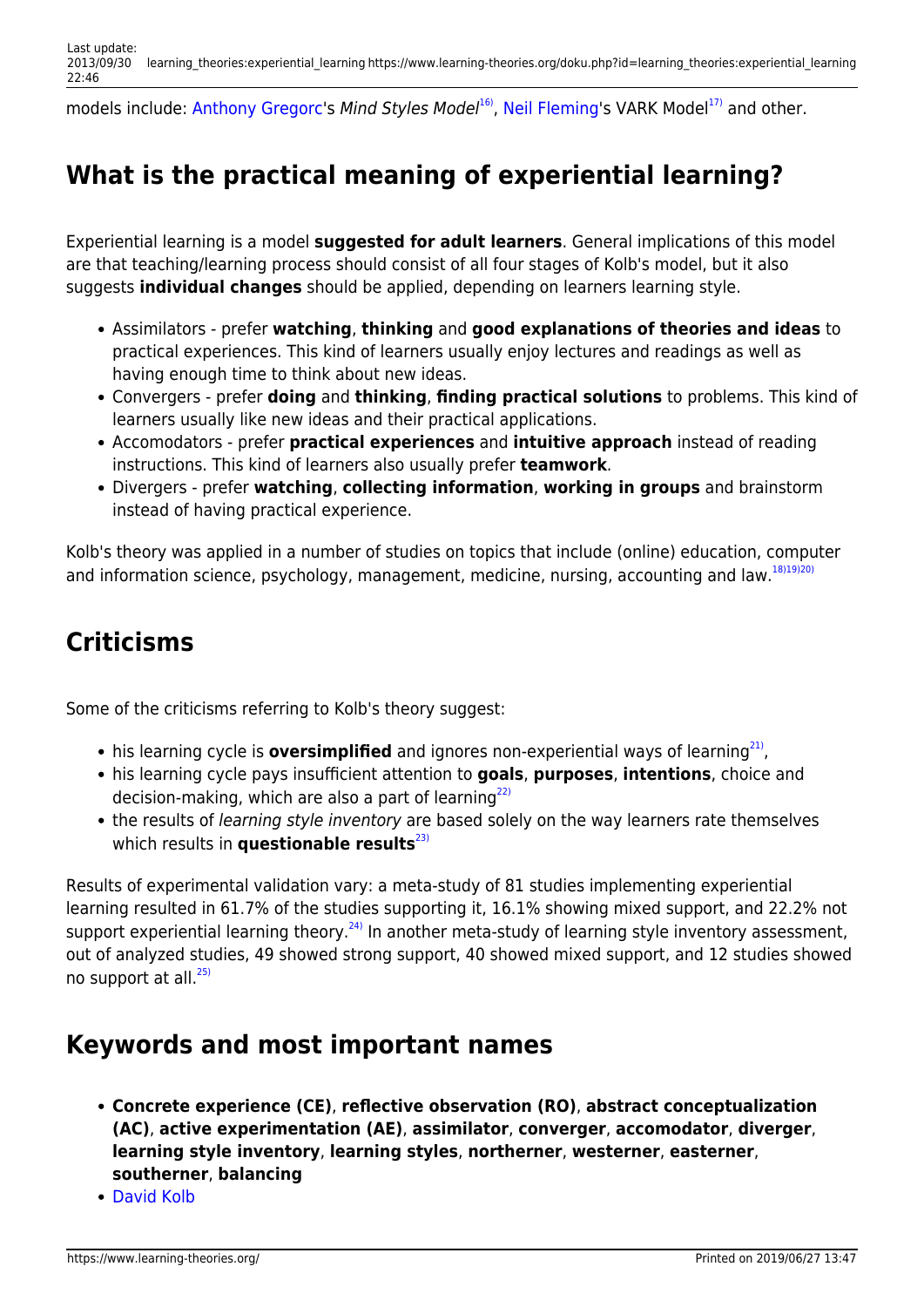### **Bibliography**

[Kolb, D. A, R. E Boyatzis, and C. Mainemelis. Experiential learning theory: Previous research and new](http://www.d.umn.edu/~kgilbert/educ5165-731/Readings/experiential-learning-theory.pdf) [directions. Perspectives on thinking, learning, and cognitive styles. The educational psychology series:](http://www.d.umn.edu/~kgilbert/educ5165-731/Readings/experiential-learning-theory.pdf) [227–247. 2001.](http://www.d.umn.edu/~kgilbert/educ5165-731/Readings/experiential-learning-theory.pdf)

[Experiential Learning \(Kolb\). Learning Theories Knowledgebase.](http://www.learning-theories.com/experiential-learning-kolb.html) Retrieved February 9, 2011.

[Kearsley, G. Experiential Learning. Theory Into Practice Database.](http://tip.psychology.org/rogers.html) Retrieved February 8, 2011.

[Greenaway, R. Experiential Learning articles and critiques of David Kolb's theory.](http://reviewing.co.uk/research/experiential.learning.htm#axzz1HFPk4RNX) Retrieved March 21, 2011.

[Lowy, Alex, and Phil Hood. The power of the 2x2 matrix: using 2x2 thinking to solve business](http://my.safaribooksonline.com/book/professional-development/9780787972929) [problems and make better decisions. John Wiley and Sons, 2004.](http://my.safaribooksonline.com/book/professional-development/9780787972929)

[Big Dog and Little Dog's Performance Juxtaposition: Honey and Mumford's Learning Styles](http://www.nwlink.com/~donclark/hrd/styles/honey_mumford.html) [Questionnaire.](http://www.nwlink.com/~donclark/hrd/styles/honey_mumford.html) Retrieved February 8, 2011.

#### **Read more**

[Kolb, David A. Experiential Learning: Experience as the Source of Learning and Development.](http://www.amazon.co.uk/Experiential-Learning-Experience-Source-Development/dp/0132952610#reader_0132952610) [Prentice-Hall, Inc., Englewood Cliffs, N.J. 1984.](http://www.amazon.co.uk/Experiential-Learning-Experience-Source-Development/dp/0132952610#reader_0132952610)

Kolb, David A. Learning style inventory. Boston, MA: McBer and Company. 1985.

[Kolb, D. A, R. E Boyatzis, and Mainemelis, C. Experiential learning theory: Previous research and new](http://www.d.umn.edu/~kgilbert/educ5165-731/Readings/experiential-learning-theory.pdf) [directions. Perspectives on thinking, learning, and cognitive styles: p227–247. 2001.](http://www.d.umn.edu/~kgilbert/educ5165-731/Readings/experiential-learning-theory.pdf)

[Kayes, D. Christopher. Experiential Learning and Its Critics: Preserving the Role of Experience in](http://learningfromexperience.com/research-library/experiential-learning-and-its-critics/) [Management Learning and Education. Academy of Management Learning & Education 1, no. 2:](http://learningfromexperience.com/research-library/experiential-learning-and-its-critics/) [137-149, December 2002.](http://learningfromexperience.com/research-library/experiential-learning-and-its-critics/)

[1\)](#page--1-0)

Some sources like [Cooper, S. Theories of Learning in Educational Psychology](http://www.lifecircles-inc.com/Learningtheories/learningmap.html) or [Kearsley G.](http://tip.psychology.org/) [Explorations in Learning & Instruction: The Theory Into Practice Database](http://tip.psychology.org/) associate experiential learning with [Carl Rogers.](http://www.nrogers.com/carlrogersbio.html) [2\)](#page--1-0)

Kolb, D. A. Individual learning styles and the learning process. Cambridge, MA: Massachusetts Institute of Technology, 1971.

[3\)](#page--1-0)

[4\)](#page--1-0)

See also: [Stage Theory of Cognitive Development](https://www.learning-theories.org/doku.php?id=learning_theories:stage_theory_of_cognitive_development)

[Kolb, David A. Experiential learning: experience as the source of learning and development. Prentice-](http://www.google.hr/url?sa=t&source=web&cd=1&ved=0CBYQFjAA&url=http%3A%2F%2Facademic.regis.edu%2Fed205%2FKolb.pdf&rct=j&q=kolb84%20Kolb%20Experiential%20learning.pdf&ei=24NKTsCeMsee-wb_xI2cCQ&usg=AFQjCNGdXkEjcY7T1FMOw2SMAxS4Goz96w&cad=rja)[Hall, 1984.](http://www.google.hr/url?sa=t&source=web&cd=1&ved=0CBYQFjAA&url=http%3A%2F%2Facademic.regis.edu%2Fed205%2FKolb.pdf&rct=j&q=kolb84%20Kolb%20Experiential%20learning.pdf&ei=24NKTsCeMsee-wb_xI2cCQ&usg=AFQjCNGdXkEjcY7T1FMOw2SMAxS4Goz96w&cad=rja)

[5\)](#page--1-0) [6\)](#page--1-0) [8\)](#page--1-0) [13\)](#page--1-0)<br> *(* 

[Kolb, Alice Y., and David A. Kolb. Learning Styles and Learning Spaces : Enhancing Experiential](http://citeseerx.ist.psu.edu/viewdoc/download?doi=10.1.1.127.6489&rep=rep1&type=pdf) [Learning in Higher Education. Academy of Management Learning Education 4, no. 2: 193-212, 2005.](http://citeseerx.ist.psu.edu/viewdoc/download?doi=10.1.1.127.6489&rep=rep1&type=pdf) [7\)](#page--1-0)

[Kolb, David A. Experiential learning: experience as the source of learning and development. Prentice-](http://www.google.hr/url?sa=t&source=web&cd=1&ved=0CBYQFjAA&url=http%3A%2F%2Facademic.regis.edu%2Fed205%2FKolb.pdf&rct=j&q=kolb84%20Kolb%20Experiential%20learning.pdf&ei=24NKTsCeMsee-wb_xI2cCQ&usg=AFQjCNGdXkEjcY7T1FMOw2SMAxS4Goz96w&cad=rja])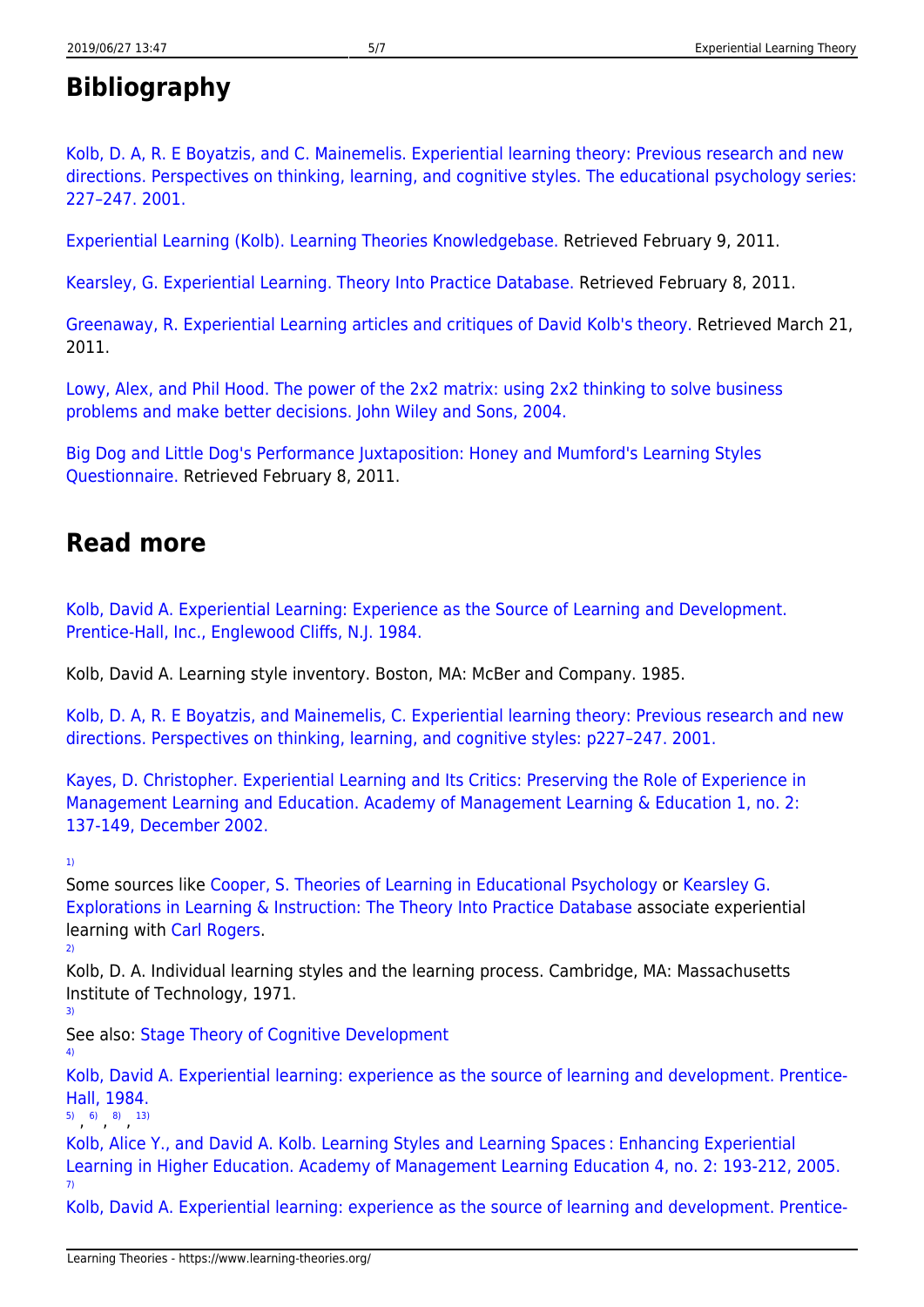[Hall, 1984.](http://www.google.hr/url?sa=t&source=web&cd=1&ved=0CBYQFjAA&url=http%3A%2F%2Facademic.regis.edu%2Fed205%2FKolb.pdf&rct=j&q=kolb84%20Kolb%20Experiential%20learning.pdf&ei=24NKTsCeMsee-wb_xI2cCQ&usg=AFQjCNGdXkEjcY7T1FMOw2SMAxS4Goz96w&cad=rja]) [9\)](#page--1-0)

[Kolb, D. A, R. E Boyatzis, and C. Mainemelis. Experiential learning theory: Previous research and new](http://www.d.umn.edu/~kgilbert/educ5165-731/Readings/experiential-learning-theory.pdf) [directions. Perspectives on thinking, learning, and cognitive styles. The educational psychology series:](http://www.d.umn.edu/~kgilbert/educ5165-731/Readings/experiential-learning-theory.pdf) [227–247. 2001.](http://www.d.umn.edu/~kgilbert/educ5165-731/Readings/experiential-learning-theory.pdf) [10\)](#page--1-0)

[Abbey, David S., David E. Hunt, and John C. Weiser. Variations on a Theme by Kolb. The Counseling](http://tcp.sagepub.com/content/13/3/477.abstract) [Psychologist 13, no. 3: 477 -501, 1985.](http://tcp.sagepub.com/content/13/3/477.abstract)

[Hunt, David Ellis. Beginning with ourselves in practice, theory, and human affairs. Brookline Books,](http://books.google.hr/books?id=FqZ9AAAAMAAJ) [1987.](http://books.google.hr/books?id=FqZ9AAAAMAAJ)

[12\)](#page--1-0)

[11\)](#page--1-0)

[Mainemelis, Charalampos, Richard E. Boyatzis, and David A. Kolb. Learning Styles and Adaptive](http://www.google.hr/url?sa=t&source=web&cd=3&ved=0CDEQFjAC&url=http%3A%2F%2Flearningfromexperience.com%2Fmedia%2F2010%2F08%2FAdaptive-flexibility-2000.pdf&rct=j&q=Learning%20styles%20and%20adaptive%20flexibility&ei=wJJLTsipB4ee-QbUgoT3CA&usg=AFQjCNEtw0y7d9xEjMbQGRCJW4B0K7Kycg&cad=rja) [Flexibility. Management Learning 33, no. 1: 5-33, March 2002.](http://www.google.hr/url?sa=t&source=web&cd=3&ved=0CDEQFjAC&url=http%3A%2F%2Flearningfromexperience.com%2Fmedia%2F2010%2F08%2FAdaptive-flexibility-2000.pdf&rct=j&q=Learning%20styles%20and%20adaptive%20flexibility&ei=wJJLTsipB4ee-QbUgoT3CA&usg=AFQjCNEtw0y7d9xEjMbQGRCJW4B0K7Kycg&cad=rja) [14\)](#page--1-0)

[Mainemelis, Charalampos, Richard E. Boyatzis, and David A. Kolb. Learning Styles and Adaptive](http://www.google.hr/url?sa=t&source=web&cd=3&ved=0CDEQFjAC&url=http%3A%2F%2Flearningfromexperience.com%2Fmedia%2F2010%2F08%2FAdaptive-flexibility-2000.pdf&rct=j&q=Learning%20styles%20and%20adaptive%20flexibility&ei=wJJLTsipB4ee-QbUgoT3CA&usg=AFQjCNEtw0y7d9xEjMbQGRCJW4B0K7Kycg&cad=rja) [Flexibility. Management Learning 33, no. 1: 5 -33, March 2002.](http://www.google.hr/url?sa=t&source=web&cd=3&ved=0CDEQFjAC&url=http%3A%2F%2Flearningfromexperience.com%2Fmedia%2F2010%2F08%2FAdaptive-flexibility-2000.pdf&rct=j&q=Learning%20styles%20and%20adaptive%20flexibility&ei=wJJLTsipB4ee-QbUgoT3CA&usg=AFQjCNEtw0y7d9xEjMbQGRCJW4B0K7Kycg&cad=rja)

[15\)](#page--1-0)

[Honey & Mumford Learning Styles Questionnaire \(LSQ\)](http://www.peterhoney.com)

[16\)](#page--1-0)

[The Mind Styles Model: Theory, Principles, and Applications. AFG, 2006.](http://www.amazon.com/Mind-Styles-Model-Principles-Applications/dp/B000N5LRJA)

[17\)](#page--1-0) [VARK a guide to learning styles](http://www.vark-learn.com/english/index.asp)

[18\)](#page--1-0)

[Kolb, D. A, R. E Boyatzis, and C. Mainemelis. Experiential learning theory: Previous research and new](http://www.d.umn.edu/~kgilbert/educ5165-731/Readings/experiential-learning-theory.pdf) [directions. Perspectives on thinking, learning, and cognitive styles. The educational psychology series:](http://www.d.umn.edu/~kgilbert/educ5165-731/Readings/experiential-learning-theory.pdf) [227–247, 2001.](http://www.d.umn.edu/~kgilbert/educ5165-731/Readings/experiential-learning-theory.pdf) [19\)](#page--1-0)

[Kolb, D A. Learning Styles and Learning Spaces : Enhancing Experiential Learning in Higher Education.](http://citeseerx.ist.psu.edu/viewdoc/download?doi=10.1.1.127.6489&rep=rep1&type=pdf) [Academy of Management Learning Education 4, no. 2: 193-212. 2005.](http://citeseerx.ist.psu.edu/viewdoc/download?doi=10.1.1.127.6489&rep=rep1&type=pdf) [20\)](#page--1-0)

[Richmond, A. S, and R. Cummings. Implementing Kolb's learning styles into online distance education.](http://www.sicet.org/journals/ijttl/issue0501/Richmond.Vol1.Iss1.pp45-54.pdf) [International Journal of Technology in Teaching and Learning 1, no. 1: 45–54, 2005.](http://www.sicet.org/journals/ijttl/issue0501/Richmond.Vol1.Iss1.pp45-54.pdf) [21\)](#page--1-0)

Forrest, C. Kolb's Learning Cycle. Train the Trainer, 12, 2004. cited by [Greenaway, R. Experiential](http://reviewing.co.uk/research/experiential.learning.htm#2#ixzz1HFOLReyw) [Learning articles and critiques of David Kolb's theory](http://reviewing.co.uk/research/experiential.learning.htm#2#ixzz1HFOLReyw).  $22)$ 

[Harrison, R. Supporting Lifelong Learning: Perspectives on learning. Routledge, 2002.](http://books.google.com/books?id=M3zsc-MJaSwC) [23\)](#page--1-0)

[Curtis, K. David Kolb, The Theory of Experiential Learning and ESL. The Internet TESL Journal, Vol.](http://iteslj.org/Articles/Kelly-Experiential/) [3\(9\), September 1997.](http://iteslj.org/Articles/Kelly-Experiential/)

[24\)](#page--1-0)

Hickcox, L. K. 1991. An historical review of Kolb's formulation of experiential learning theory. Unpublished doctoral dissertation, University of Oregon, Corvallis. Cited by [Kolb, Alice Y., and David A.](http://citeseerx.ist.psu.edu/viewdoc/download?doi=10.1.1.127.6489&rep=rep1&type=pdf) [Kolb. Learning Styles and Learning Spaces : Enhancing Experiential Learning in Higher Education.](http://citeseerx.ist.psu.edu/viewdoc/download?doi=10.1.1.127.6489&rep=rep1&type=pdf) [Academy of Management Learning Education 4, no. 2: 193-212, 2005.](http://citeseerx.ist.psu.edu/viewdoc/download?doi=10.1.1.127.6489&rep=rep1&type=pdf) [25\)](#page--1-0)

Iliff, C. H. 1994. Kolb's Learning Style Inventory: A meta-analysis. Unpublished Doctoral dissertation, Boston University, Boston, MA. Cited by [Kolb, Alice Y., and David A. Kolb. Learning Styles and Learning](http://citeseerx.ist.psu.edu/viewdoc/download?doi=10.1.1.127.6489&rep=rep1&type=pdf) [Spaces : Enhancing Experiential Learning in Higher Education. Academy of Management Learning](http://citeseerx.ist.psu.edu/viewdoc/download?doi=10.1.1.127.6489&rep=rep1&type=pdf) [Education 4, no. 2: 193-212, 2005.](http://citeseerx.ist.psu.edu/viewdoc/download?doi=10.1.1.127.6489&rep=rep1&type=pdf)